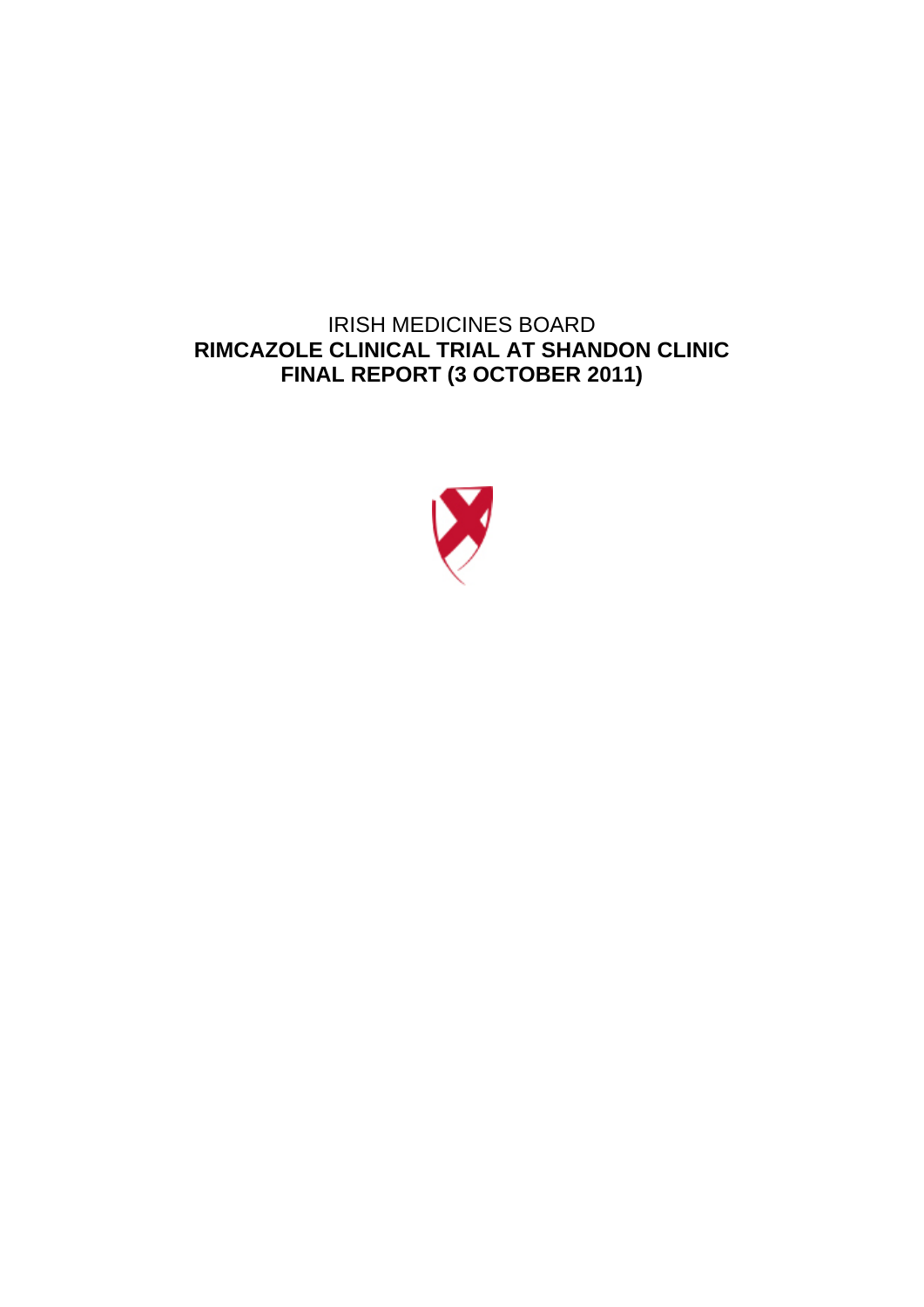## **CONTENTS**

| 1      | <b>INTRODUCTION</b>                                                     | 1 |
|--------|-------------------------------------------------------------------------|---|
| 2      | PARTIES INVOLVED IN THE CONDUCT OF THE TRIAL                            | 1 |
| 3      | SUMMARY OF TRIAL                                                        | 1 |
| 4      | OCCURRENCE OF SERIOUS ADVERSE EVENTS                                    | 3 |
| 5      | <b>IMB INVESTIGATION</b>                                                | 3 |
| 5(i)   | <b>Good Clinical Practice Inspection</b>                                | 4 |
| 5(ii)  | Human Pharmacology Data and Expert Review                               | 5 |
| 5(iii) | Review of the Investigational Medicinal Product and Analysis of Samples | 6 |
| 5(iv)  | Review of the IMB's Assessment of the Clinical Trial Application        | 6 |
| 5(v)   | <b>Consideration by IMB Scientific Committees</b>                       | 7 |
| 5(vii) | Review by the IMB Management Committee and the Board                    | 7 |
| 6      | <b>CONCLUSIONS</b>                                                      | 7 |

 $\_$  , and the set of the set of the set of the set of the set of the set of the set of the set of the set of the set of the set of the set of the set of the set of the set of the set of the set of the set of the set of th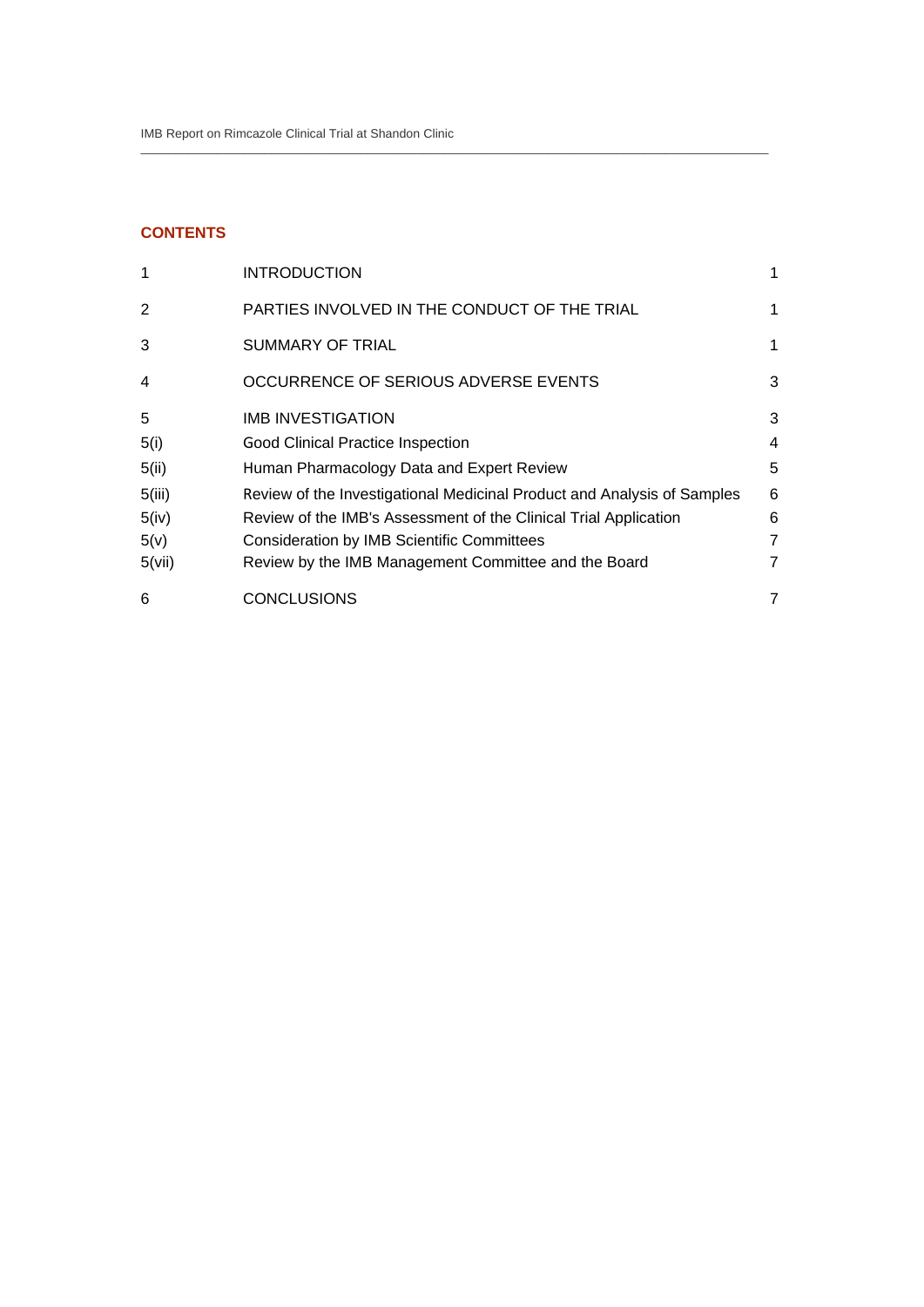## **1 INTRODUCTION**

The purpose of this report is to detail the findings of the Irish Medicines Board's investigation into the conduct of a clinical trial using rimcazole hemifumarate at the Shandon Clinic in August 2010. This investigation was initiated by the IMB after three subjects participating in the trial experienced seizures. All three subjects recovered fully when the administration of the trial medication was discontinued.

 $\_$  , and the set of the set of the set of the set of the set of the set of the set of the set of the set of the set of the set of the set of the set of the set of the set of the set of the set of the set of the set of th

## **2 PARTIES INVOLVED IN THE CONDUCT OF THE TRIAL**

The Sponsor, Modern Biosciences, is based in the UK. Modern Biosciences is a drug development company which sources late stage discovery projects from academia, conducts early proof of principle clinical trials and subsequently licenses out the results of these trials to the pharmaceutical industry.

Shandon Clinical Trials Ltd ('Shandon Clinic') was a clinical research organisation based at 9 John Redmond Street, Cork. It was founded in 1990 as a clinical pharmacology unit and expanded its services over the years to include bioequivalence testing and pharmacokinetic studies.

On 20 October 2010, the IMB received notification that the Clinic went into liquidation citing the main reason as a significant downturn in its business. As a result, no further trials will be conducted at Shandon Clinic.

Both the Sponsor (Modern Biosciences) and the Investigators (Shandon Clinic) cooperated fully throughout the IMB investigation.

## **3 SUMMARY OF TRIAL**

.

The IMB received a clinical trial application under the IMB reference number CRN 2081124 on 13 April 2010 and it is cited as *CT1460/1/2 – A two-part bioavailability study of rimcazole hemifumarate 100 mg immediate release capsules, including initial dose escalation (single dose) followed by multiple dosing to steady state* 

This trial was a Phase 1 human pharmacology<sup>1</sup> trial of an unauthorised medicinal product containing the active substance rimcazole hemifumarate. Shandon Clinic was the only site at which this trial was carried out.

<sup>&</sup>lt;sup>1</sup> This is data gathered by the studying of the actions and metabolism of drugs in human beings.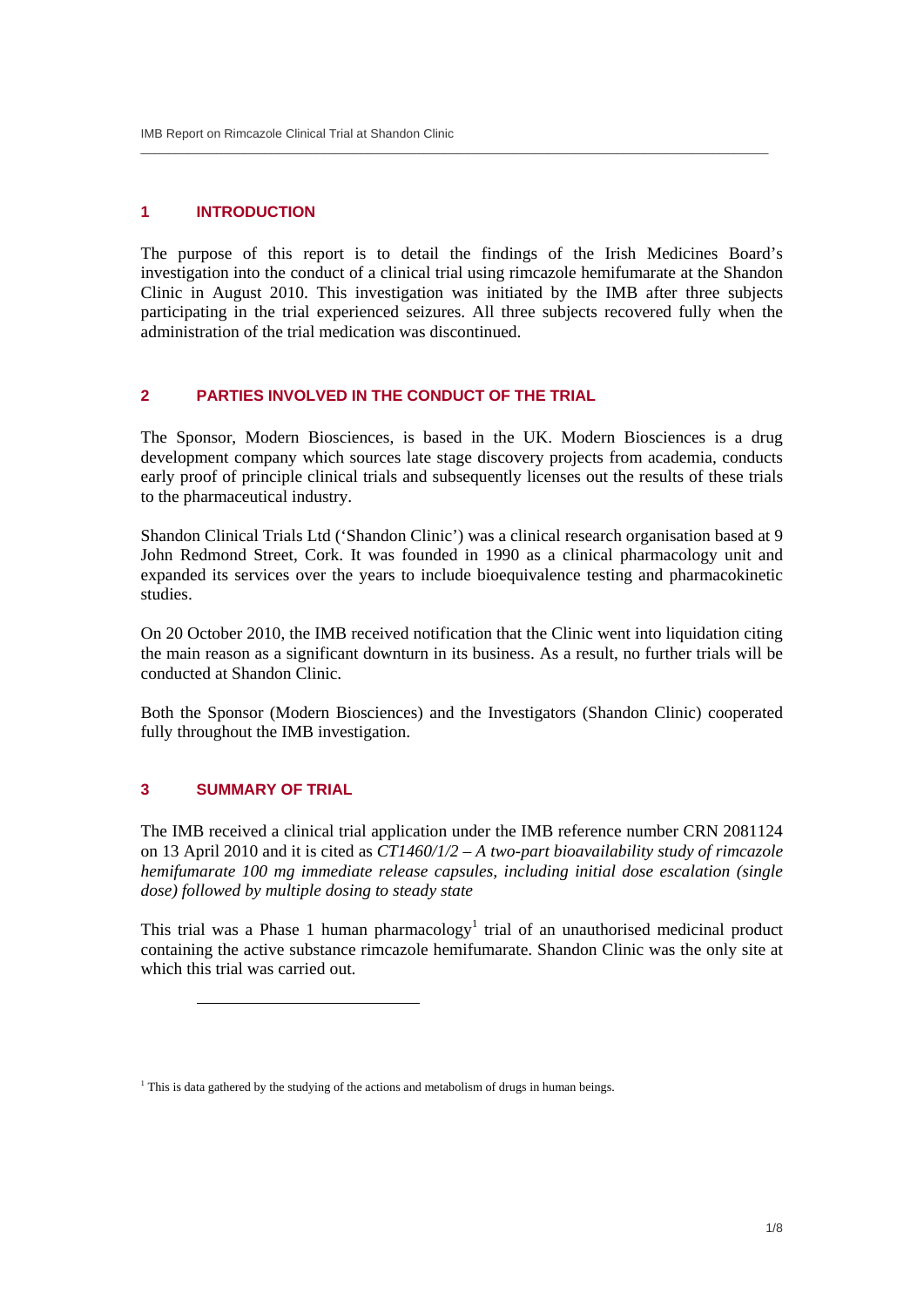-

The trial involved the administration of rimcazole hemifumarate in two parts. The first part involved the administration of increasing single doses of rimcazole hemifumarate to healthy subjects. The second part of the trial involved the administration of multiple doses (i.e. twice daily) of rimcazole hemifumarate in order to reach steady state.<sup>2</sup> The doses to be administered in the second part of the trial were to be determined by the pharmacokinetic<sup>3</sup> and safety data obtained from the first part of the trial.

 $\_$  , and the set of the set of the set of the set of the set of the set of the set of the set of the set of the set of the set of the set of the set of the set of the set of the set of the set of the set of the set of th

Another salt of rimcazole, rimcazole dihydrochloride, was investigated for treatment of schizophrenia in Phase 1 and 2 clinical trials in the 1970s and 1980s in another jurisdiction. A seizure occurred in two patients with schizophrenia at a dose of 600 mg per day, and lower doses were used in further trials in this patient population. The sponsor and investigators of these early trials considered that patients with schizophrenia were more likely to experience seizures than others. In a separate trial, a seizure occurred in one healthy subject at a single dose of 800 mg. The investigation of the dihydrochloride salt was discontinued at that time.

Following renewed interest in its potential as a possible treatment for cancer, a trial was conducted in 2008 at Shandon Clinic under the IMB reference number, CRN 2045121, CT1460/1/1, with rimcazole dihydrochloride. During this trial, the maximum single dose was 300 mg (immediate release and prolonged release tablets) and the substance was well tolerated. However, it was found that the pharmacokinetic properties of rimcazole dihydrochloride were highly variable, and this led the company to use the hemifumarate salt in this 2010 trial (*CT1460/1/2*), to determine if its pharmacokinetics were more predictable.

*CT1460/1/2* was approved on 11 June 2010 by the IMB, in accordance with the clinical trials legislation.<sup>4</sup> During the course of the assessment of the application, the IMB raised queries, required amendments particularly as regards the informed consent form, and also sought clarification of the protocol and details of the facilities for resuscitation (see section 5(iv) of

<sup>&</sup>lt;sup>2</sup> When a person is taking a medication on a regular basis, there is an ongoing process of drug absorption from each dose of the drug and, concurrently, an ongoing process of drug removal with the drug's metabolism and clearance. Eventually, there comes a point when the amount of drug absorbed in is the same as the amount of drug metabolised and excreted. This is known as "steady state."

<sup>&</sup>lt;sup>3</sup> Pharmacokinetics may be simply defined as what the body does to a drug, as opposed to pharmacodynamics which may be defined as what a drug does in the body. Pharmacokinetics includes the study of the mechanisms of absorption and distribution of an administered drug, the rate at which a drug action begins and the duration of the effect, the chemical changes of the substance in the body and the effects and routes of excretion of the metabolites of the drug.

<sup>4</sup> European Communities (Clinical Trials on Medicinal Products for Human Use) 2004 (SI No. 190 of 2004), as amended, which transposed into Irish law the requirements of European Directive 2001/20/EC on the approximation of the laws, regulations and administrative provisions of the Member States relating to the implementation of good clinical practice in the conduct of clinical trials on medicinal products for human use, Commission Directive 2003/94/EC of 8 October 2003 laying down the principles and guidelines of good manufacturing practice in respect of medicinal products for human use and for investigational medicinal products for human use and Commission Directive 2005/28/EC of 8 April 2005 laying down principles and detailed guidelines for good clinical practice as regards investigational medicinal products for human use, as well as the requirements for authorisation of the manufacturing or importation of such products.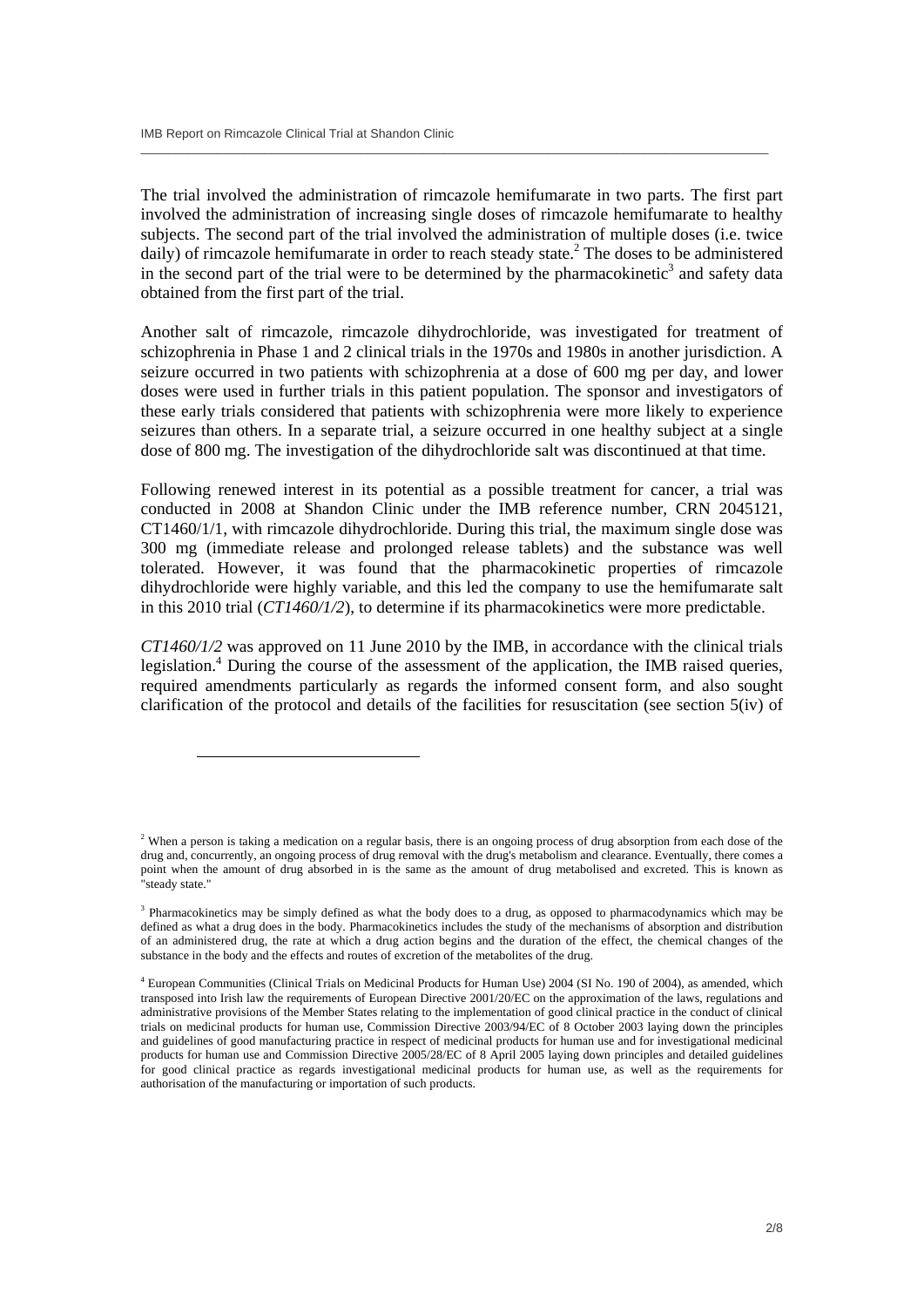this report). The clinical trial was also approved by the Clinical Research Ethics Committee of the Cork University Teaching Hospitals.

 $\_$  , and the set of the set of the set of the set of the set of the set of the set of the set of the set of the set of the set of the set of the set of the set of the set of the set of the set of the set of the set of th

The trial commenced on 27 July 2010 and a total of 14 healthy subjects received doses of rimcazole hemifumarate. The trial protocol foresaw administration to 12 trial subjects and the total figure of 14 individuals arose as two of these subjects were replacements for 2 subjects from the first part of the trial who did not wish, for personal reasons, to complete the trial. The investigational medicinal product, rimcazole hemifumarate, appeared to have been welltolerated in the first part of the trial when single doses were administered. However, serious adverse events occurred in the second (multiple-dose) part of the trial following the administration of the third dose.

#### **4 OCCURRENCE OF SERIOUS ADVERSE EVENTS**

On 27 August 2010, the second day of multiple dosing, three of twelve healthy subjects who received rimcazole hemifumarate experienced seizures. One of these was a replacement subject as referred to section 3 above. The three subjects were transferred to Cork University Hospital (CUH) by ambulance and one subject had a second seizure while hospitalised. These serious adverse events resolved without treatment. The subjects were detained in hospital under observation overnight and returned to Shandon Clinic on 28 August. All 12 subjects remained in the Clinic for observation for the following 48 hours and were discharged on 30 August following medical examination. No further trial medication was administered to any of the subjects following the dose on the morning of 27 August, i.e. third dose of the second part of the trial, and as a result of the serious adverse events, the trial was terminated on that date. Written notice of termination was received by the IMB on 30 August. The emergency procedures at Shandon Clinic were effective and patients were monitored appropriately until discharge. All of the subjects recovered fully following the seizures.

## **5 IMB INVESTIGATION**

The IMB was informed of the serious adverse events by Shandon Clinic during the afternoon of the 27 August 2010 and an investigation, under the legislation, into the conduct of the trial began immediately. This included:

- (i) A Good Clinical Practice inspection was undertaken to examine the conduct of the trial.
- (ii) The human pharmacology data relating to the trial was obtained and examined by the IMB. An external pharmacokinetic expert from another European medicines regulatory agency was engaged to carry out an independent review of these data.
- (iii) A review of the investigational medicinal product was carried out and samples were taken from Shandon Clinic for analysis.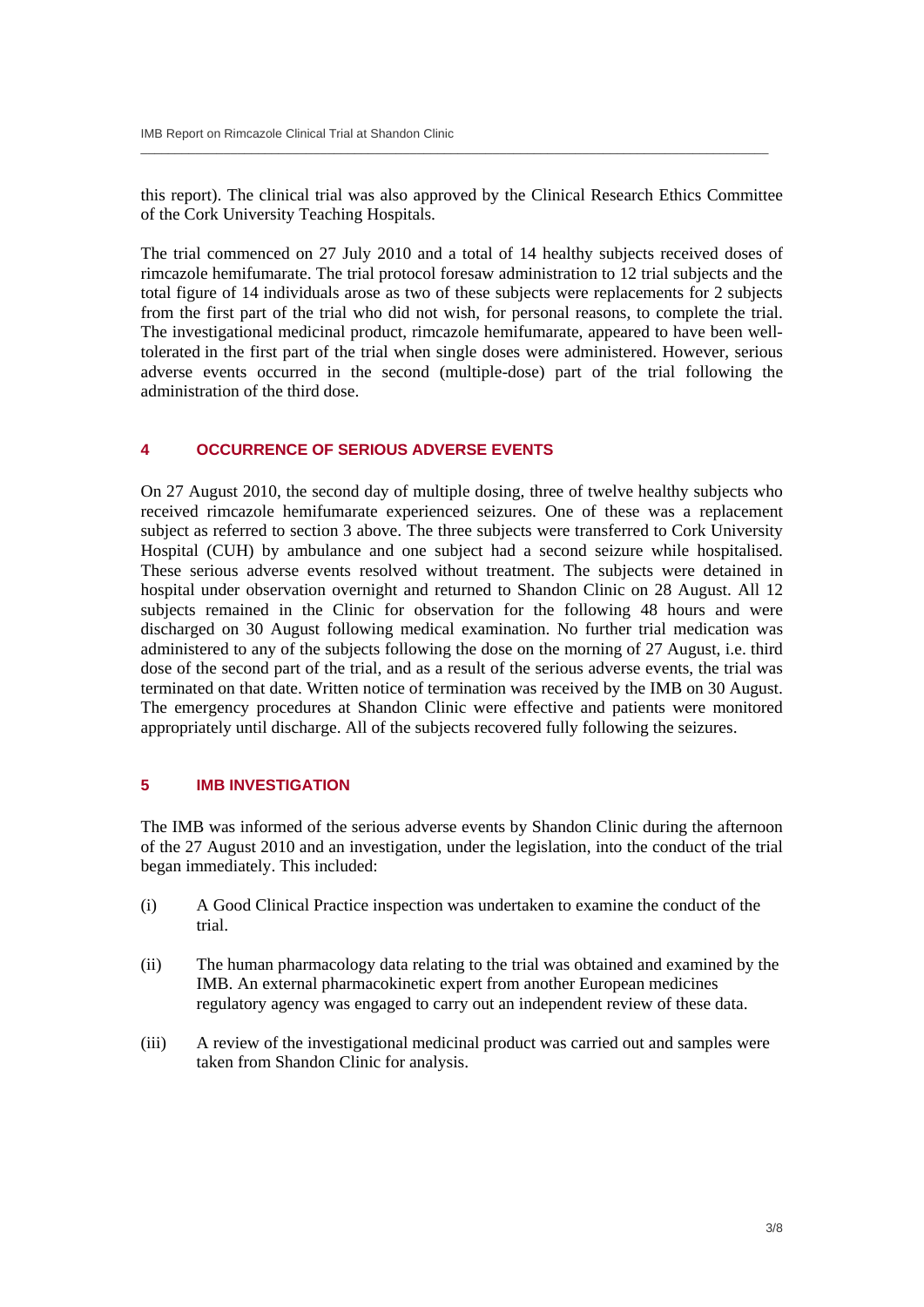(iv) A review of the IMB's assessment of the clinical trial application was carried out.

 $\_$  , and the set of the set of the set of the set of the set of the set of the set of the set of the set of the set of the set of the set of the set of the set of the set of the set of the set of the set of the set of th

- (v) Advice was sought from the IMB Scientific Committees, and the Management Committee of the IMB and the Board were kept informed.
- (vi) A review of the end of trial report received from Modern Biosciences was carried out.

In addition, the responsible ethics committee (Clinical Research Ethics Committee of the Cork Teaching Hospitals) was formally notified that the trial had been terminated and that an investigation was under way.

#### **5(i) Good Clinical Practice Inspection**

An inspection of the conduct of the trial was carried out from 31 August to 2 September 2010. One critical deficiency<sup>5</sup> and five major deficiencies<sup>6</sup> were identified.

The critical deficiency was the finding that two subjects were entered into the trial as replacement subjects at escalated doses without the clinic having obtained initial safety or pharmacokinetic data for them. One of these replacement subjects entered the trial at an escalated dose in the first part of the trial and the other entered the trial only at the second part (see section 3 for clarification).

The major deficiencies were as follows:

-

- (i) A Safety Review Committee at Shandon Clinic played a key role in evaluating the data generated during the trial and in deciding the doses that subjects should receive. However, this Committee had not been described in the protocol or procedures, and the Committee's records were inadequate.
- (ii) Shandon Clinic was not compliant with the protocol submitted to and authorised by the IMB. This was due to the use of metaboliser status (genotyping) $\frac{1}{2}$  to determine dosing in the multiple-dose part. This was not clearly specified in the protocol. According to the protocol authorised by the IMB, the decision on the dose that subjects would receive during the multiple-dose part of the trial, and the number of

<sup>&</sup>lt;sup>5</sup> Conditions, practices or processes that adversely affect the rights, safety or well being of subjects and / or the quality and integrity of data.

<sup>&</sup>lt;sup>6</sup> Conditions, practices or processes that might adversely affect the rights, safety or well being of subjects and / or the quality and integrity of data (Major observations are serious deficiencies and are direct violations of Good Clinical Practice principles).

<sup>&</sup>lt;sup>7</sup> Genotype testing for polymorphisms can identify variants of specific genes associated with abnormal and normal drug metabolism. The theory is that individuals with certain gene variants may potentially be able to receive higher or lower doses of some drugs to improve the likelihood of achieving clinical goals as well as lessening the risk of adverse drug effects.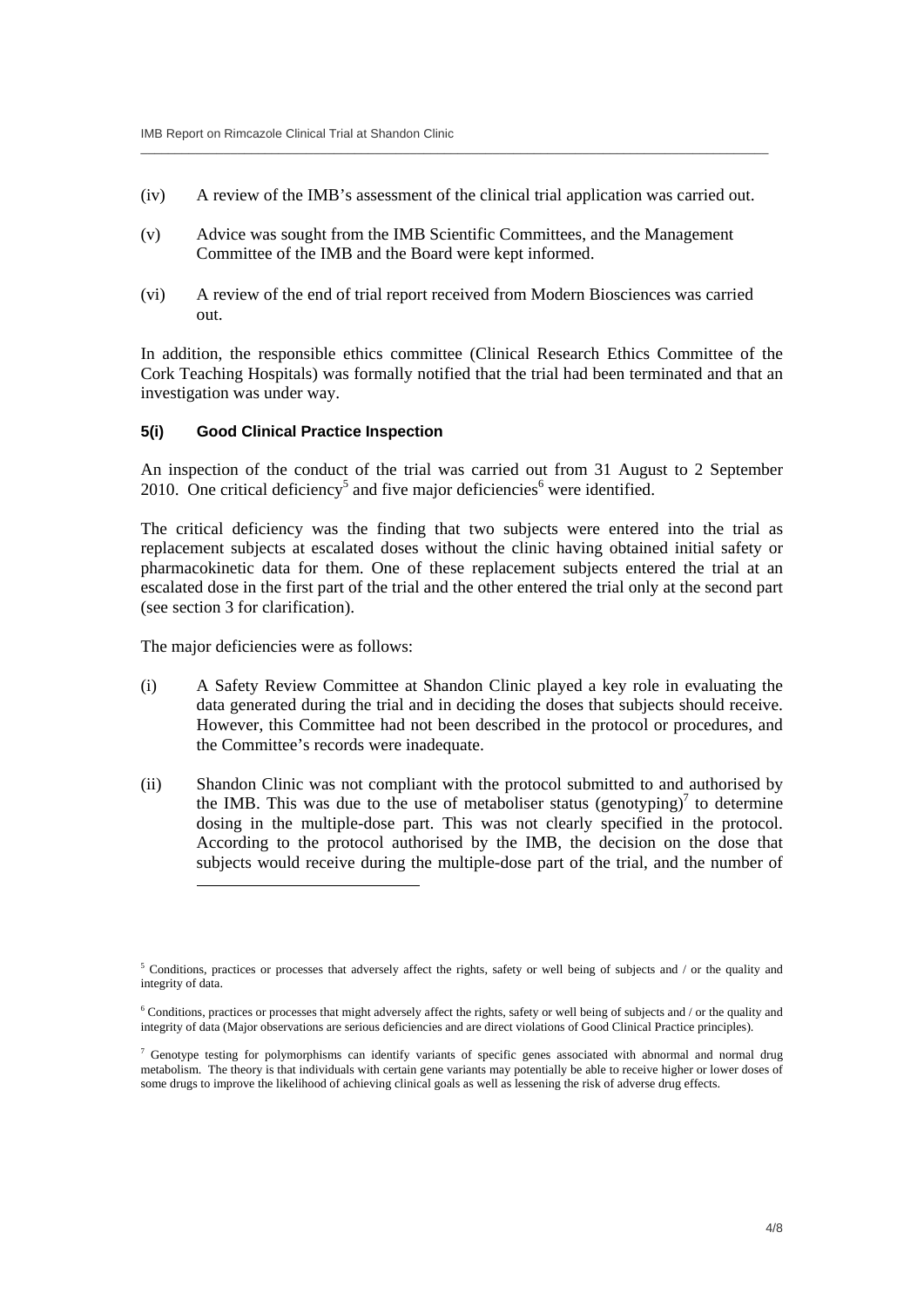subjects to be given a particular dose, was to be based on pharmacokinetic data and safety data from the single-dose part of the trial.

(iii) The management and delegation of sponsor responsibilities were not clearly documented.

 $\_$  , and the set of the set of the set of the set of the set of the set of the set of the set of the set of the set of the set of the set of the set of the set of the set of the set of the set of the set of the set of th

- (iv) The quality checks carried out during the trial were inadequate to ensure the quality of the pharmacokinetic and safety data.
- (v) The use of genotyping to determine dosing in the multiple dose part of the trial was not clearly specified in the genotyping informed consent form.

A report outlining these deficiencies was sent to Modern Biosciences and Shandon Clinic. A joint response was received which led to further comments from the IMB. This was followed up with a teleconference and meeting at the IMB offices to discuss outstanding issues. At the meeting, the Sponsor (Modern Biosciences) indicated that it disagreed with the IMB's classification of the critical deficiency and, specifically, the interpretation of the protocol (refer to point (ii) above in this section). The IMB advised that it was satisfied with its classification of this point as a critical deficiency. The Sponsor acknowledged that the protocol, as written, was open to an interpretation other than that taken by them. The Sponsor confirmed that it has taken corrective action to ensure protocols for future trials are more clearly written.

Other preventative actions in relation to the major deficiencies have been implemented by the Sponsor and these are considered to be acceptable to the IMB.

The Sponsor has also taken corrective action for future trials which require review of pharmacokinetic data. For such clinical trials, more than one pharmacokinetic expert will be employed to review the pharmacokinetic data (see section 5(ii) below). This is acceptable to the IMB.

The Sponsor has confirmed that they do not intend to pursue further development of rimcazole.

#### **5(ii) Human Pharmacology Data and Expert Review**

-

The IMB carried out a preliminary analysis of the human pharmacology data obtained from the trial. The data were also forwarded to an independent expert for review. The main conclusion drawn was that the data from the first part of the trial indicated that non-linear kinetics<sup>8</sup> applied to the excretion of rimcazole. The pharmacokinetic model used by the

<sup>&</sup>lt;sup>8</sup> Linear pharmacokinetics implies that the rate of elimination of a drug is proportional to the amount of drug present in the plasma (blood), whereas in non-linear pharmacokinetics the rate of elimination is constant and, dependent on the size of subsequent doses, may lead to accumulation of the drug substance in the body.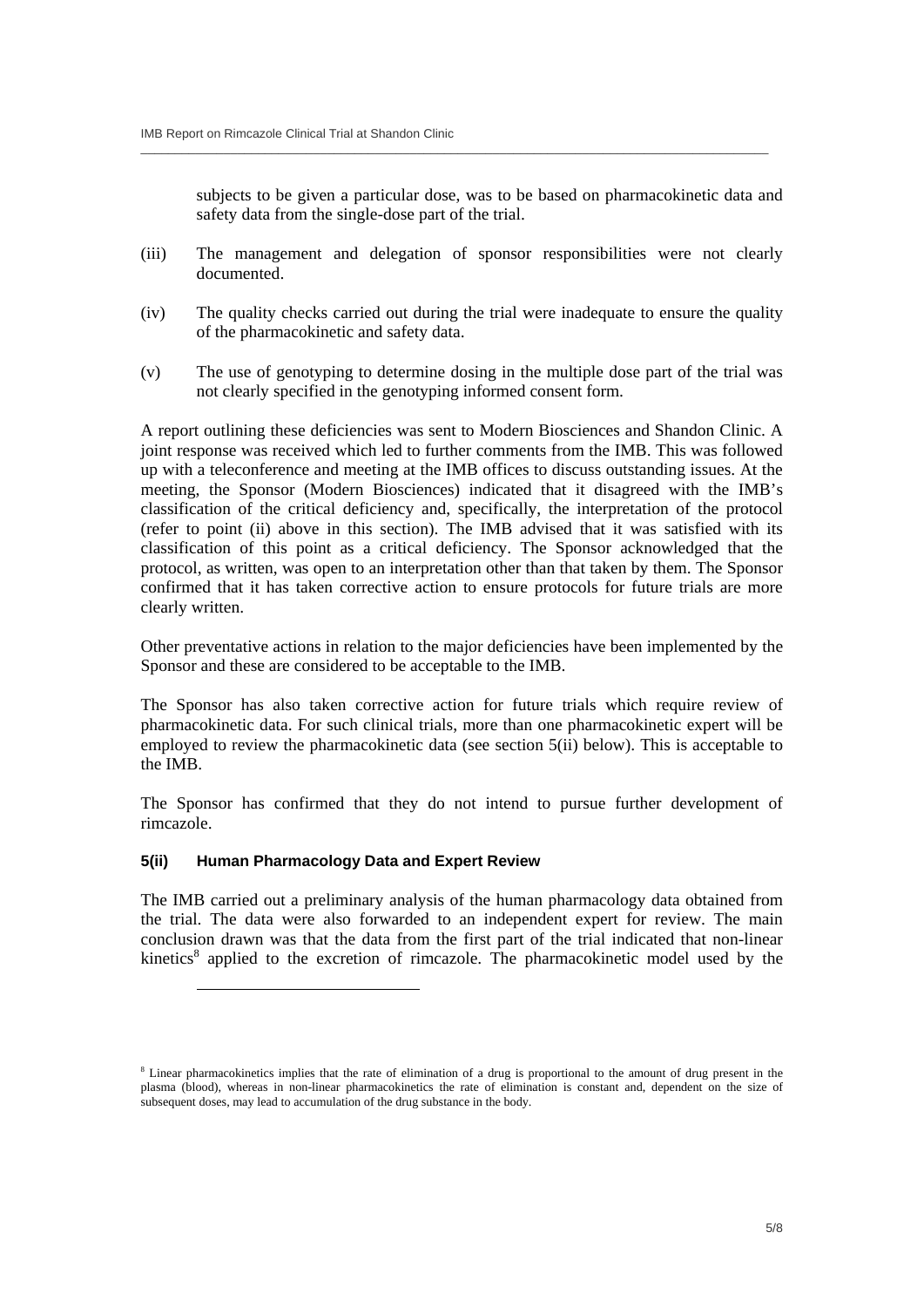.

Clinic/Sponsor to determine the dose subjects received for the second part of the trial was considered inadequate. This led to the subjects being given a larger dose of rimcazole hemifumarate exposing them to an increased risk of accumulation of the medication and seizure activity. However, the independent expert noted that the extent of accumulation seen in the second part of the study would have been difficult to predict.

 $\_$  , and the set of the set of the set of the set of the set of the set of the set of the set of the set of the set of the set of the set of the set of the set of the set of the set of the set of the set of the set of th

## **5(iii) Review of the Investigational Medicinal Product and Analysis of Samples**

A review of the pharmaceutical quality of the investigational medicinal product (IMP) used in the trial was conducted. Following this review, which included analysis of the product carried out by the IMB's contract laboratory, there was no concern regarding the quality of the investigational medicinal product.

## **5(iv) Review of the IMB's assessment of the Clinical Trial Application**

The IMB conducted a full review of the initial assessment of the trial application that was carried out prior to its approval. The initial assessment involved a full evaluation of all of the clinical, pre-clinical and pharmaceutical data submitted in support of this clinical trial in line with normal practice.

It was noted by the IMB at this initial assessment of the application that the information in the subject consent form regarding seizures had been considered to be insufficient. The applicant was requested by the IMB to indicate in the patient consent form that seizures had occurred previously following the administration of a single dose of 800 mg to healthy subjects. It was noted that the maximum proposed dose for the second part of the trial was not to exceed 400 mg twice daily and the dose regime was to be determined following evaluation of the pharmacokinetic and safety data obtained from each subject during the first part of the trial (refer to Section 3 of this report). It was considered by the IMB to be reasonable that the maximum dose of 400 mg twice daily proposed in the protocol was likely to be safer than 800 mg once daily (the dose associated with the seizure in a previous clinical trial involving healthy subjects).

In addition, clinical queries raised by the IMB during the initial assessment of the trial included a request for clarification of the protocol and details of the facilities for resuscitation, in the event of a medication-induced seizure. The IMB had inspected the facility in July 2010, in relation to the conduct of two other clinical trials, with a positive outcome and there were no critical or major findings during this audit.

All issues raised during the assessment of the application were resolved satisfactorily and the trial was approved by the IMB on 11 June 2010.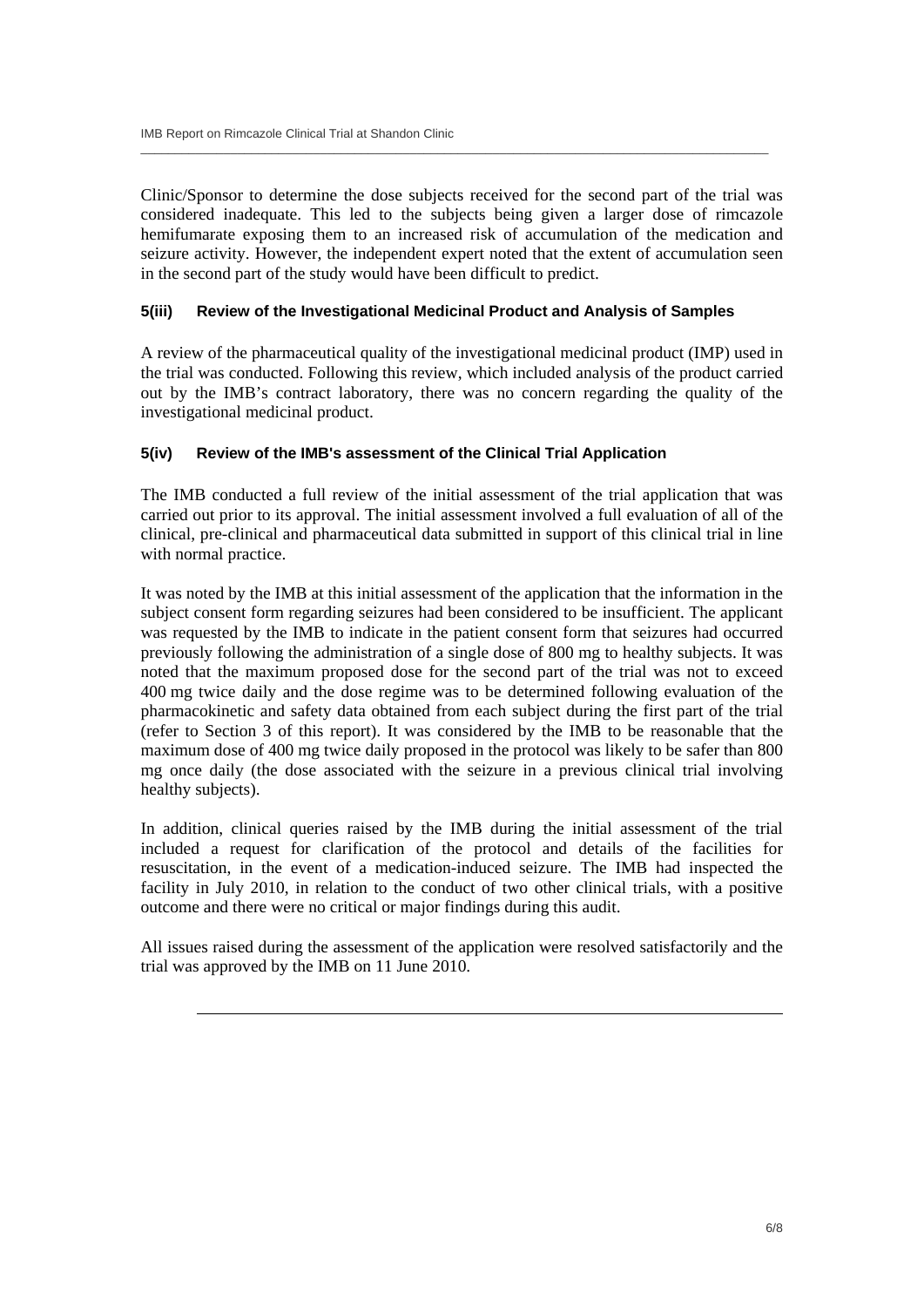The review of the initial IMB assessment confirmed that the clinical trial application was evaluated appropriately and in line with the relevant European and national legislation.

 $\_$  , and the set of the set of the set of the set of the set of the set of the set of the set of the set of the set of the set of the set of the set of the set of the set of the set of the set of the set of the set of th

#### **5(v) Consideration by IMB Scientific Committees**

Following the termination of the trial, the Scientific Committees of the IMB analysed and considered all the information pertaining to the rimcazole trial at a number of meetings.

The Committees concluded that the two-part trial design proposed by the sponsor was considered appropriate for a medicinal product at this stage of development and provided an appropriate level of protection for the subjects. It was considered reasonable that the maximum dose of 400 mg twice-daily proposed in the protocol was likely to be safer than 800 mg once daily. They were also satisfied that the appropriate facilities were available at Shandon Clinic in the event of a seizure and that staff had been adequately trained and that there had been two medical staff on duty in Shandon Clinic on the day that the serious adverse events occurred.

Results of the previous inspections of trials conducted at Shandon Clinic were summarised and the generally good record of compliance with Good Clinical Practice was noted.

### **5(vii) Review by the IMB Management Committee and the Board**

The IMB's Management Committee considered the termination of the rimcazole trial and initiated the IMB investigation into the conduct of the trial. They also considered the implications for the conduct of further trials at Shandon Clinic as a result of the termination of the rimcazole trial. However with the closure of the site, in October 2010, the latter point was resolved. The recommendations/advice from the Scientific Committees was discussed at the Management Committee and it was updated regularly in relation to the status of the investigation.

The Board of the IMB was also kept informed of the progress of the investigation.

## **6 CONCLUSIONS**

- (i) The three subjects who experienced seizures recovered fully, as confirmed by the Sponsor, Modern Biosciences, and Shandon Clinic.
- (ii) The emergency procedures at Shandon Clinic were effective and patients were monitored appropriately until discharge.
- (iii) The trial design was considered appropriate for a medicinal product at the stage of development. It was reasonable to consider from the trial design (rising single dose followed by review of safety and pharmacokinetic data and then multiple dose to a maximum of 400 mg twice daily) that the maximum dose of 400 mg twice-daily